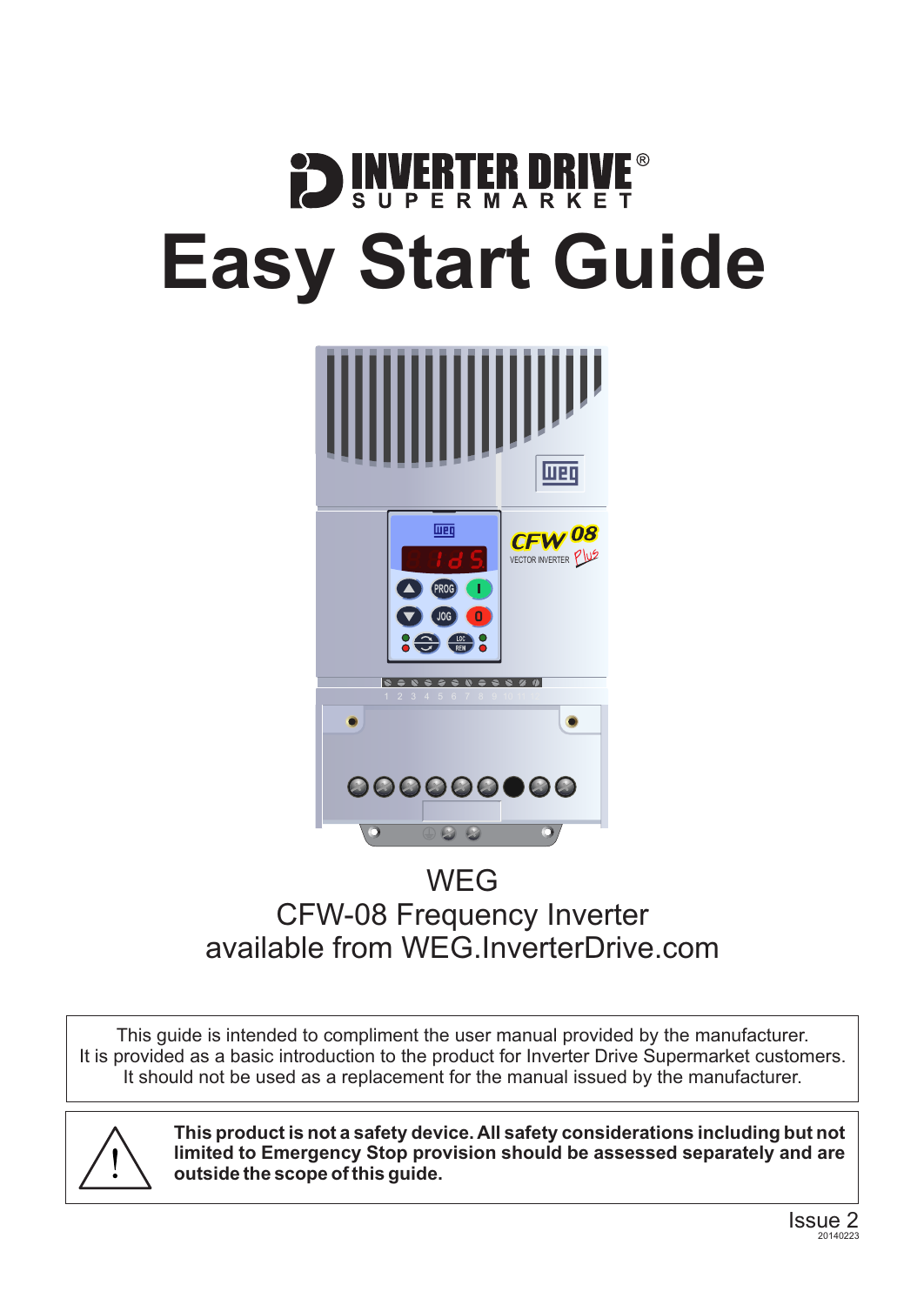

### **Contents**

| Page 1  | Contents                                                                                     |  |
|---------|----------------------------------------------------------------------------------------------|--|
| Page 2  | Power and Motor Connections (Single Phase)                                                   |  |
| Page 3  | Power and Motor Connections (Three Phase)                                                    |  |
| Page 4  | <b>Motor Connections - Star and Delta</b>                                                    |  |
| Page 5  | <b>Parameters - Overview</b>                                                                 |  |
|         | Parameters to set before use                                                                 |  |
| Page 6  | How to set a Parameter value                                                                 |  |
| Page 7  | How to Operate the Inverter from the keypad                                                  |  |
| Page 8  | How to switch from Local (keypad) control to<br>Remote (terminal) control and back           |  |
| Page 9  | How to enable Sensorless Vector Mode                                                         |  |
| Page 10 | How to connect and configure a Potentiometer<br>for remote speed control                     |  |
| Page 11 | How to connect and configure a Run Forward or<br><b>Run Reverse switch</b>                   |  |
| Page 12 | How to connect and configure a Run/Stop switch<br>with Forward/Reverse selection             |  |
| Page 13 | How to configure "3-Wire" control with Run/Stop<br>pushbuttons and Forward/Reverse selection |  |
| Page 14 | <b>Brake Resistor Connection</b>                                                             |  |
| Page 15 | How to Reset the Inverter to Factory Defaults                                                |  |

This guide has been produced by The Inverter Drive Supermarket Ltd.<br>All content, including but not limited to graphics, text and procedures copyright © The Inverter<br>Drive Supermarket and must not be reproduced or altered w All content, including but not limited to graphics, text and procedures copyright © The Inverter Drive Supermarket and must not be reproduced or altered without prior written permission. **©**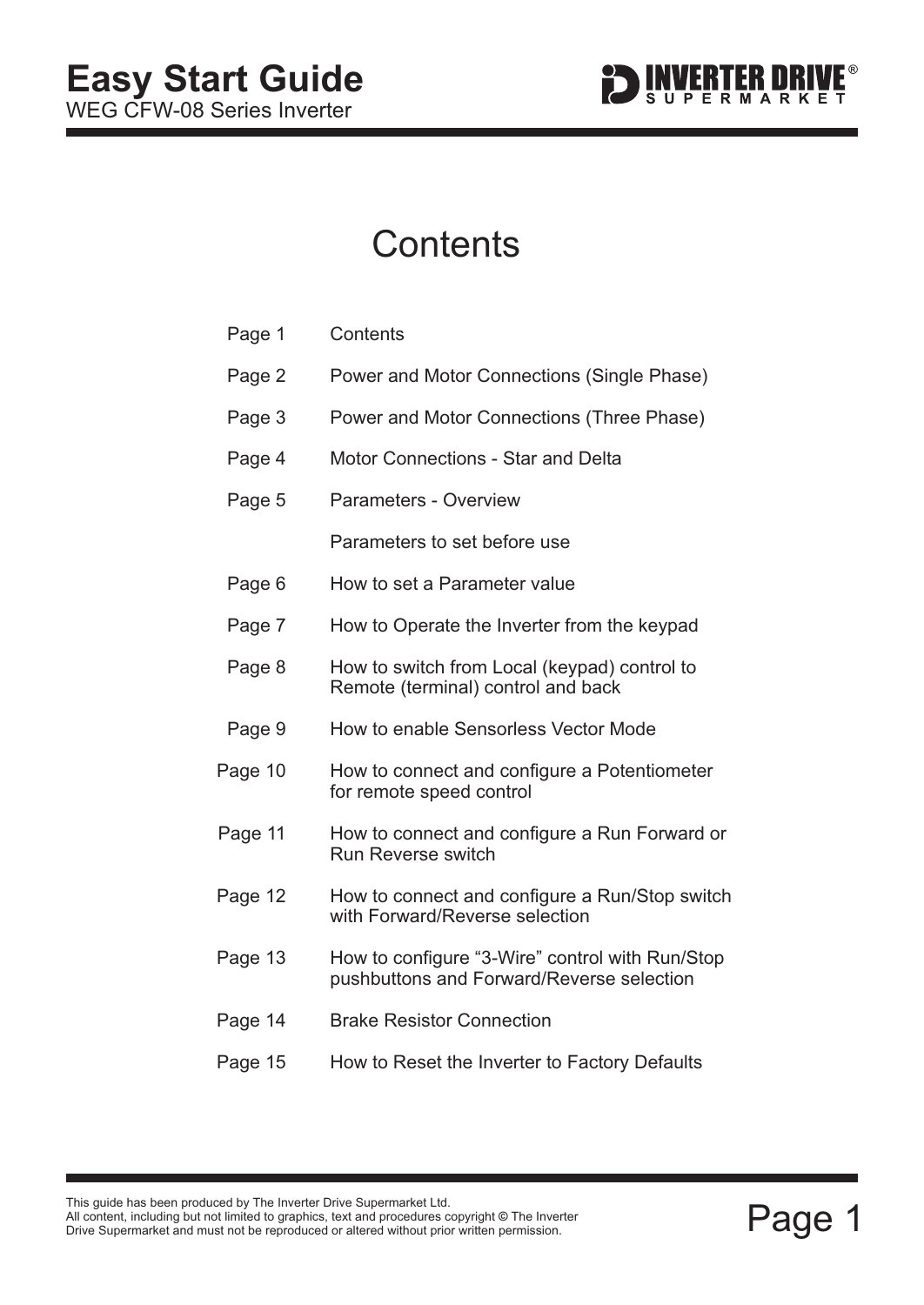

### <span id="page-2-0"></span>1. Power and Motor Connections (Single Phase)



**Before commencing, confirm that the Inverter and all cables are completely isolated from the power supply, have been isolated for at least 5 minutes and that the motor is not turning.**



#### **Notes:**

The illustration above is based on the frame size 2 rating (1.5kW). The terminal layout for other sizes and the "Wash" model is similar.

The order of the three phases determines the direction the motor turns.

Use screened SY cable between the Inverter and Motor to minimise electromagnetic interference.

Ensure the motor cable screen is earthed at the motor end.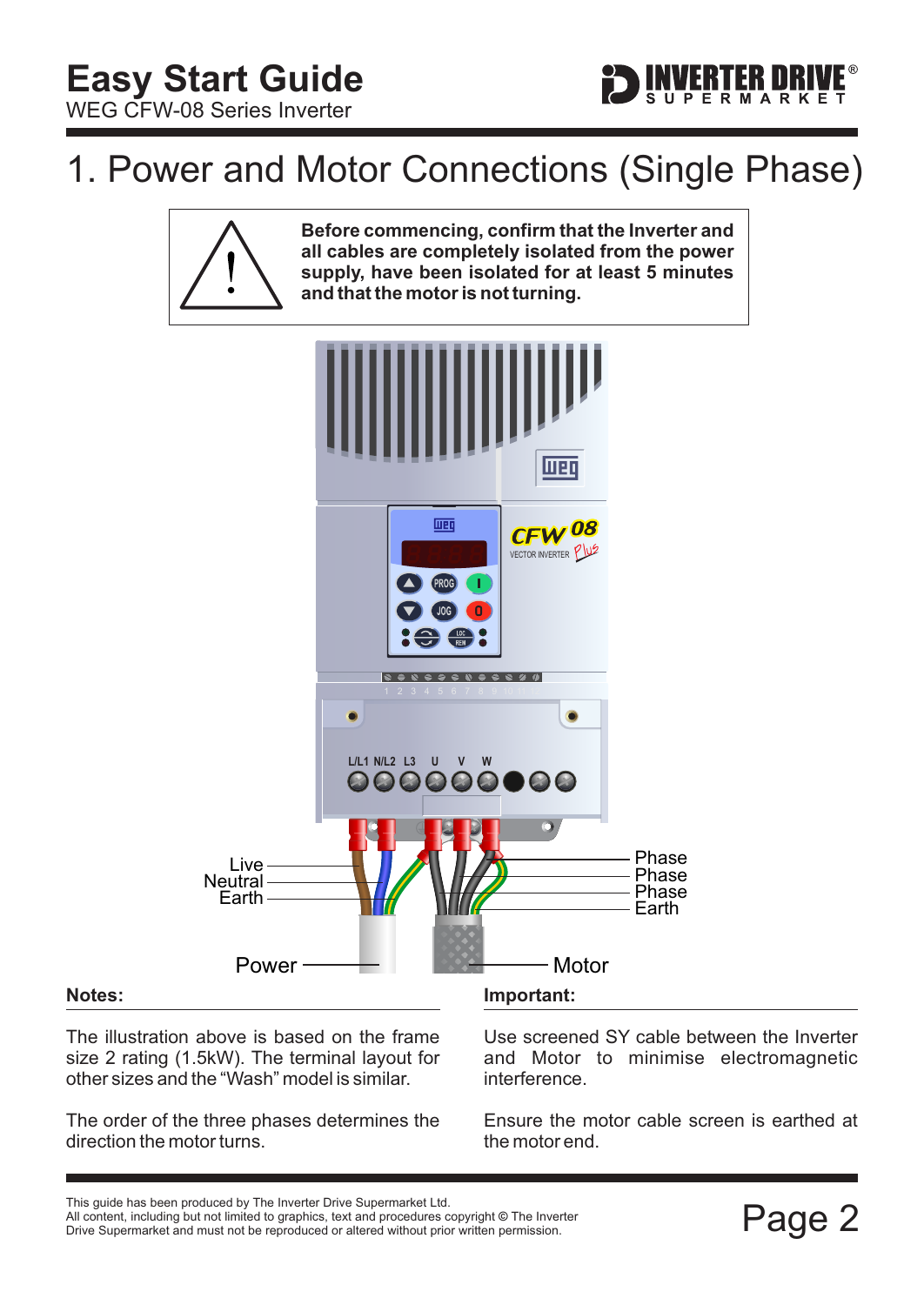

### <span id="page-3-0"></span>2. Power and Motor Connections (Three Phase)



**Before commencing, confirm that the Inverter and all cables are completely isolated from the power supply, have been isolated for at least 5 minutes and that the motor is not turning.**



#### **Notes:**

The illustration above is based on the frame size 2 rating (1.5kW). The terminal layout for other sizes and the "Wash" model is similar. The order of the three motor phases determines the direction the motor turns. The order of the three power phases is unimportant.

Use screened SY cable between the Inverter and Motor to minimise electromagnetic interference.

Ensure the motor cable screen is earthed at the motor end.

This guide has been produced by The Inverter Drive Supermarket Ltd.<br>All content, including but not limited to graphics, text and procedures copyright © The Inverter<br>Drive Supermarket and must not be reproduced or altered w All content, including but not limited to graphics, text and procedures copyright © The Inverter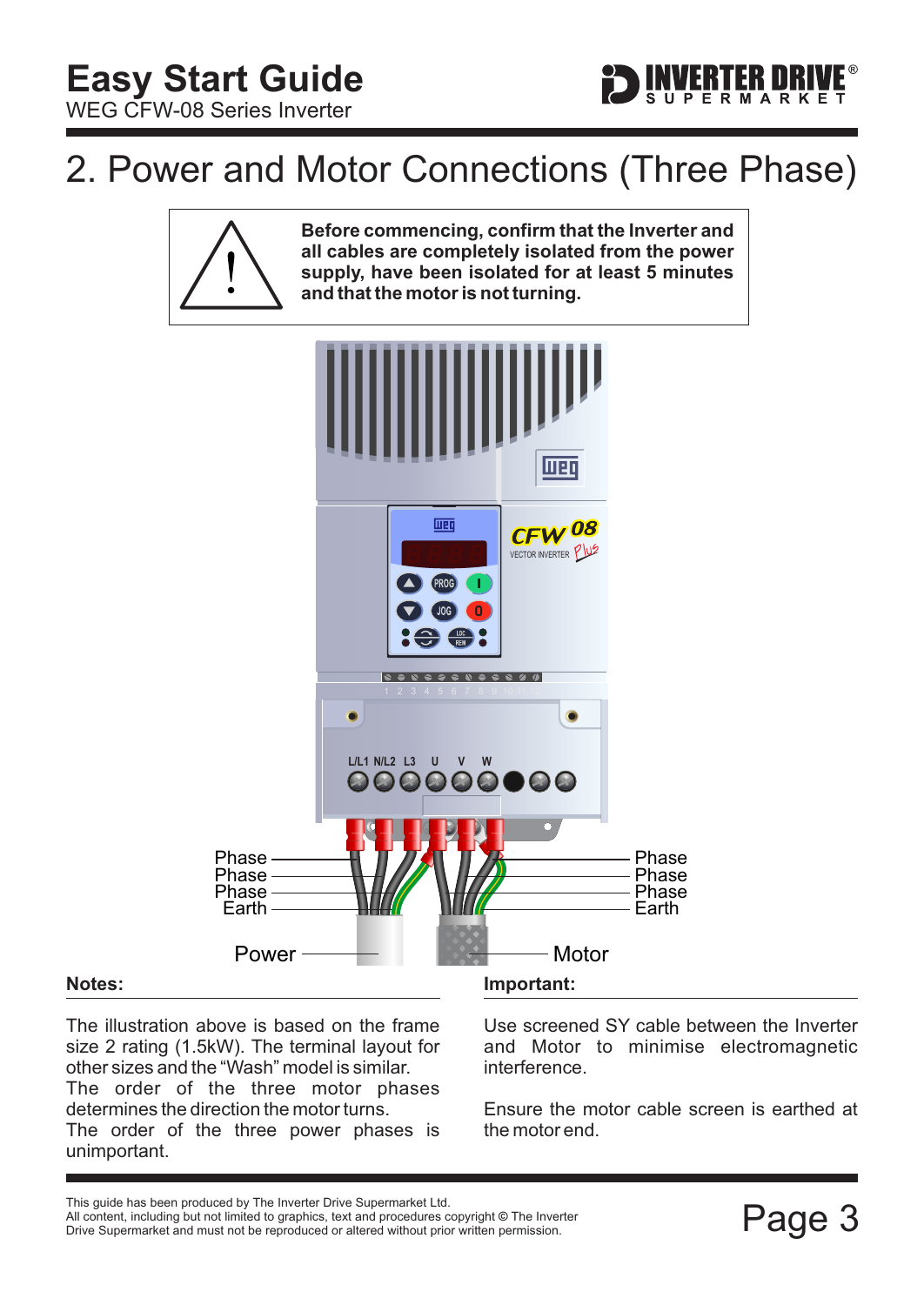

### <span id="page-4-0"></span>3. Motor Connections - Star and Delta

Dual voltage induction motors typically include terminal boxes with six points. The points can be connected together with links in one of two ways to suit one of the two rated voltages.

The two ways of connecting the links are shown below. These are known as "Star" (the higher voltage) or "Delta" (the lower voltage).

## Phase Phase Phase Earth Screen Phase Phase Phase Earth Screen Link **DELTA STAR** Link

#### **The selection of Star or Delta is not optional and must match the supply voltage.**

Dual voltage motor nameplates include symbols to represent voltage and full load current in each configuration.

Delta is represented by a triangle and star by an inverted Y (Wye).

#### **3.1 Motor connected in STAR (or Wye):**

For safety purposes, Star (shown opposite) is the default configuration for new motors and is sometimes known as "two at one side".

Only two links are required for Star. Double-up the links if changing from Delta to allow the motor to be changed back in future.

The order of the three phases determines the direction the motor turns.

*Note that the cable screen and earth are connected together at the earth terminal.*

#### **3.2 Motor connected in DELTA:**

The Delta link configuration is shown in the illustration opposite and is sometimes referred to as "three-a-breast".

The order of the three phases determines the direction the motor turns.

*Note that the cable screen and earth are connected together at the earth terminal.*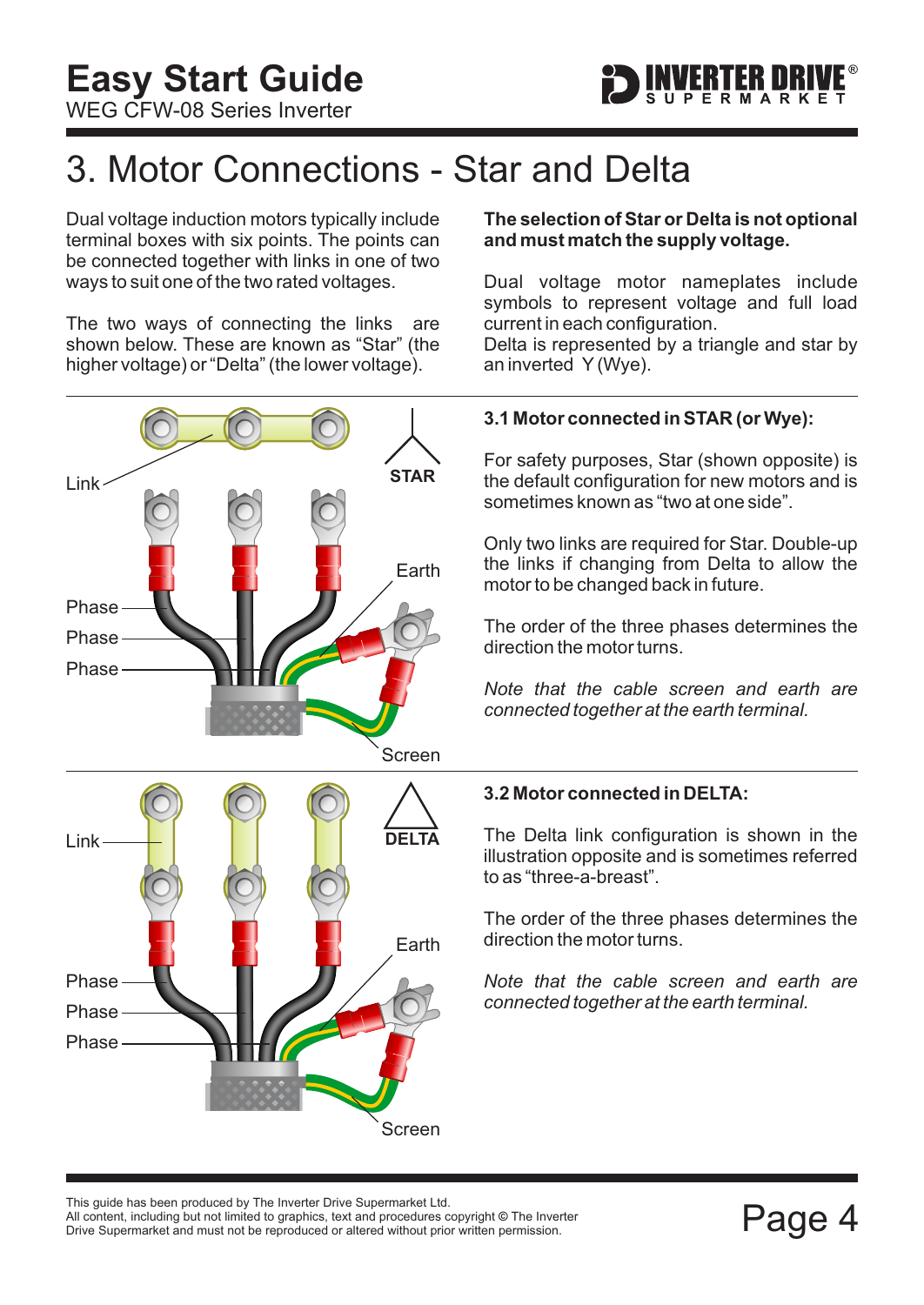### <span id="page-5-0"></span>4. Parameters - overview

The Inverter contains a number of settings which can be changed to tailor it for use with a wide range of motor ratings and applications. These settings are known as parameters.

Parameters are typically referred to by code or number (eg. P401 = Rated Motor Current) with a description available in the manual.

The parameters contain critical information essential to the correct operation of the Inverter. Therefore, they should at least be checked by the installer before the Inverter is operated for the first time.

The parameters listed in section 5 are intended to provide a starting point to allow for basic operation of the CFW-08 Inverter.

### 5. Parameters to set before use

Set the following parameters to allow the CFW-08 to control a motor with Run, Stop and Speed Control from the keypad.

If any of the parameters have been changed previously, follow the procedure in [section 15](#page-15-0) to reset the Inverter to Factory Defaults.

#### **See [section 6](#page-6-0) to learn how to set a parameter value.**

| <b>Parameter</b> | <b>Description</b>              | How to set                                                                                  |
|------------------|---------------------------------|---------------------------------------------------------------------------------------------|
| P000             | <b>Parameter Access</b>         | Set to 5 to allow parameters to be changed                                                  |
| P <sub>100</sub> | Acceleration Time (seconds)     | Default is 5.0 Increase or decrease if required.                                            |
| P <sub>101</sub> | Deceleration Time (seconds)     | Default is 10.0 Increase or decrease if required.                                           |
| P <sub>133</sub> | Minimum Frequency (Hz)          | Default is 3.00. Set to 5.00 for most applications.                                         |
| P <sub>134</sub> | Maximum Frequency (Hz)          | Default is 55.00 or 66.00. Set to 50.00 for most applications.                              |
| P202             | <b>Control Mode</b>             | Default is $0$ (linear). Can be set to 1 (quadratic) if the motor is driving a Fan or Pump. |
| P399             | Rated Motor Efficiency          | Set to match motor if known - eg. $71.00\$ (%)                                              |
| P400             | <b>Rated Motor Voltage</b>      | Set to match motor nameplate - eq. 230                                                      |
| P401             | <b>Rated Motor Current</b>      | Set to match motor nameplate - eg. 3.34 (Amps)                                              |
| P402             | <b>Rated Motor Speed</b>        | Set to match motor nameplate - eg. 1430 (rpm, look for min -1)                              |
| P403             | Rated Motor Frequency           | Set to match motor nameplate - eg. 50.00 (Hz)                                               |
| P404             | <b>Rated Motor Power</b>        | Refer to P404 table in manual and set to match motor nameplate - eg. $6$ (for 1.5 kW)       |
| P407             | <b>Rated Motor Power Factor</b> | Set to match motor if known - eg. $0.74$ (look for cos $\varphi$ )                          |

#### **5.1 Parameters to check and values to set**

*Note: Although some parameters are only used in Sensorless Vector Mode (see [Section 9\)](#page-9-0), we recommend that all the above are set.*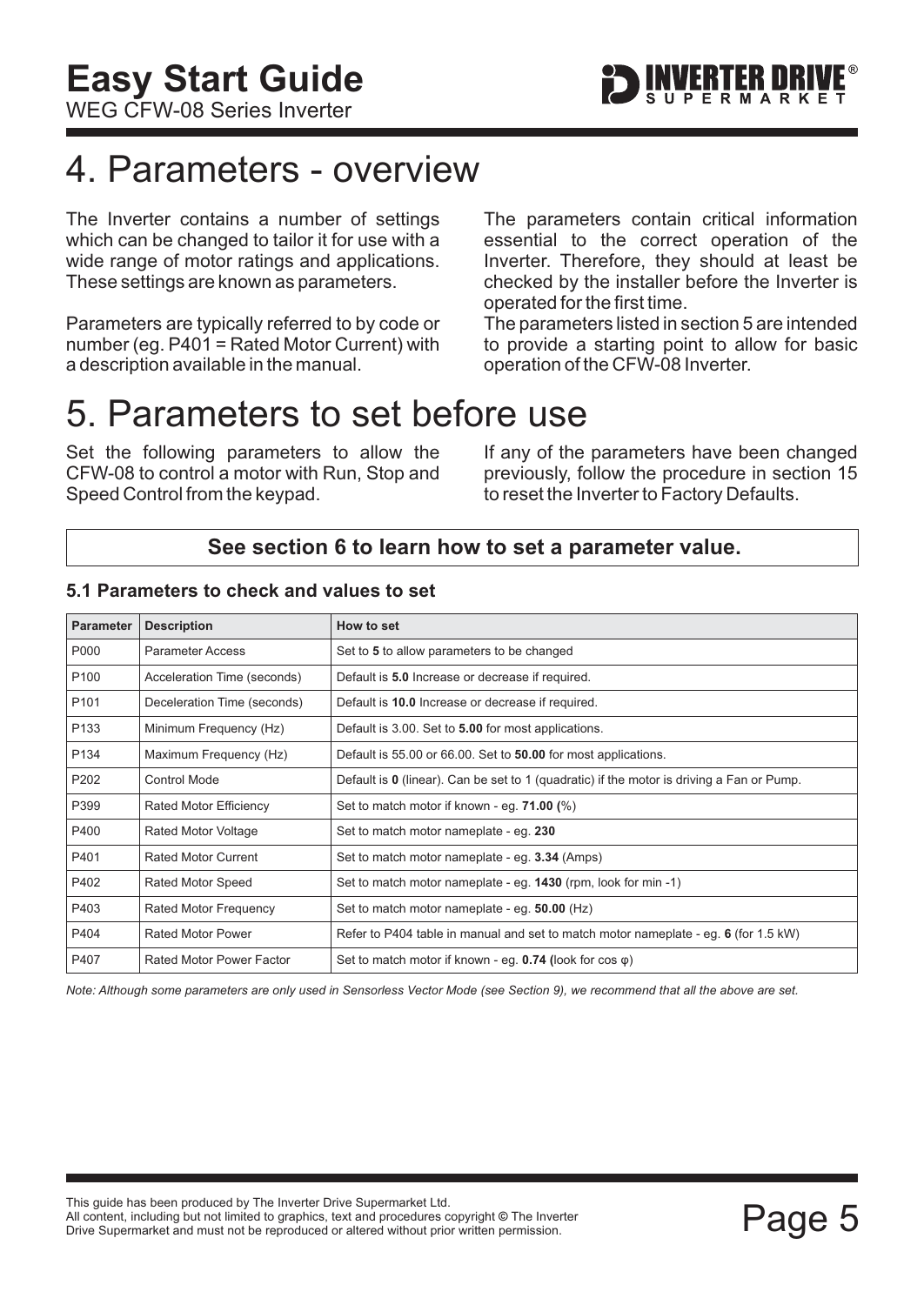

### <span id="page-6-0"></span>6. How to set a Parameter value



### **6.1 Find the Parameter List.**

This example demonstrates the steps required to set parameter P401 which is Rated Motor Current.

With the motor stopped, press the "PROG" button to access the parameter list. The display will show the letter "P" followed by a three digit number. Typically, this is P000 as shown in the illustration opposite.

#### **6.2 Find the Parameter to change**

Use the up and down keys to find the required parameter. In this example, P401.

Press the "PROG" key to select the parameter value.



#### **6.3 Set the Parameter Value**

Use the up and down keys to set the parameter value as required. In this example, the motor nameplate shows a rated current of 6.47A so the value is set accordingly.

*Note: If you are unable to change the value, ensure that parameter P000 is set to 5. Some parameters may be read-only so cannot be changed even when P000 is set to 5.*



#### **6.4 Finished.**

Press "PROG" to save changes. The display will return to the current parameter.

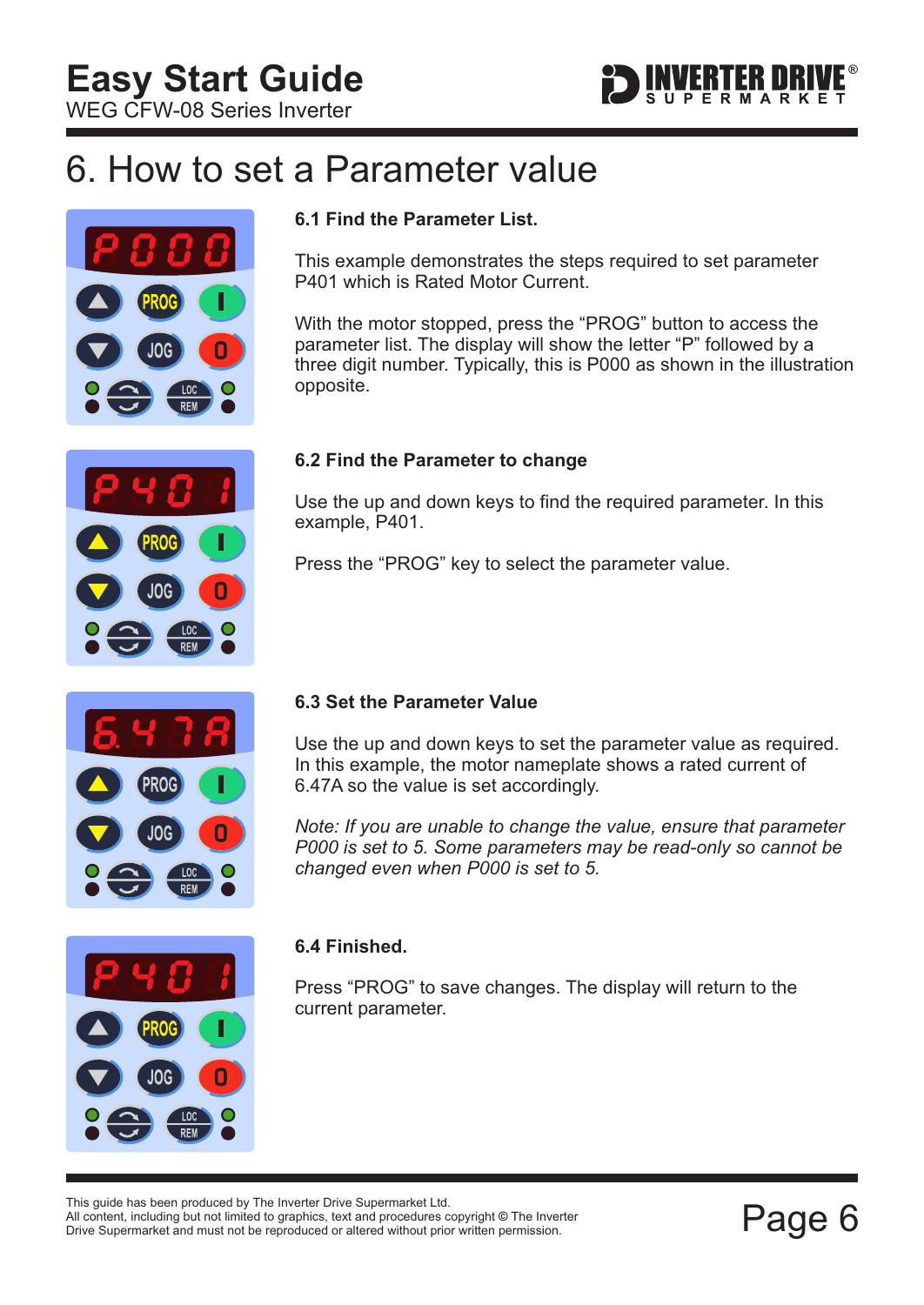

### <span id="page-7-0"></span>7. How to operate the Inverter from the keypad



#### **7.1 Ensure the Inverter is in "Local" control mode.**

Press the "Loc/Rem" button repeatedly until the green indicator lamp next to the "Loc/Rem" button is illuminated.

See [section 8](#page-8-0) for further information on Local and Remote modes.



#### **7.2 Set Parameter P121 to the required speed**

Set parameter P121 (Keypad Reference) to the desired speed. In this example, 25.00Hz is half the rated speed for a standard 50Hz Induction Motor. Leave the display showing the speed in Hz.

See [section 6](#page-6-0) to learn how to set a parameter value.



#### **7.3 Start the motor and change direction**

Press the green button to start the motor. The motor will accelerate to the required speed in the time specified by parameter P100. Use the up and down keys to change the speed as required.

Pressing the direction button (see illustration opposite) will first decelerate the motor to zero speed before accelerating up to the current speed in the opposite direction. Parameters P100 and P101 control the acceleration and deceleration time in seconds. The lamps on the left indicate direction; green = forward, red = reverse.



#### **7.4 Stop the motor**

Press the red button to stop the motor. The motor will decelerate to a stop in the time specified by parameter P101.

Once stopped, the display will show "rdy" (ready).

This guide has been produced by The Inverter Drive Supermarket Ltd.<br>All content, including but not limited to graphics, text and procedures copyright © The Inverter<br>Drive Supermarket and must not be reproduced or altered w All content, including but not limited to graphics, text and procedures copyright © The Inverter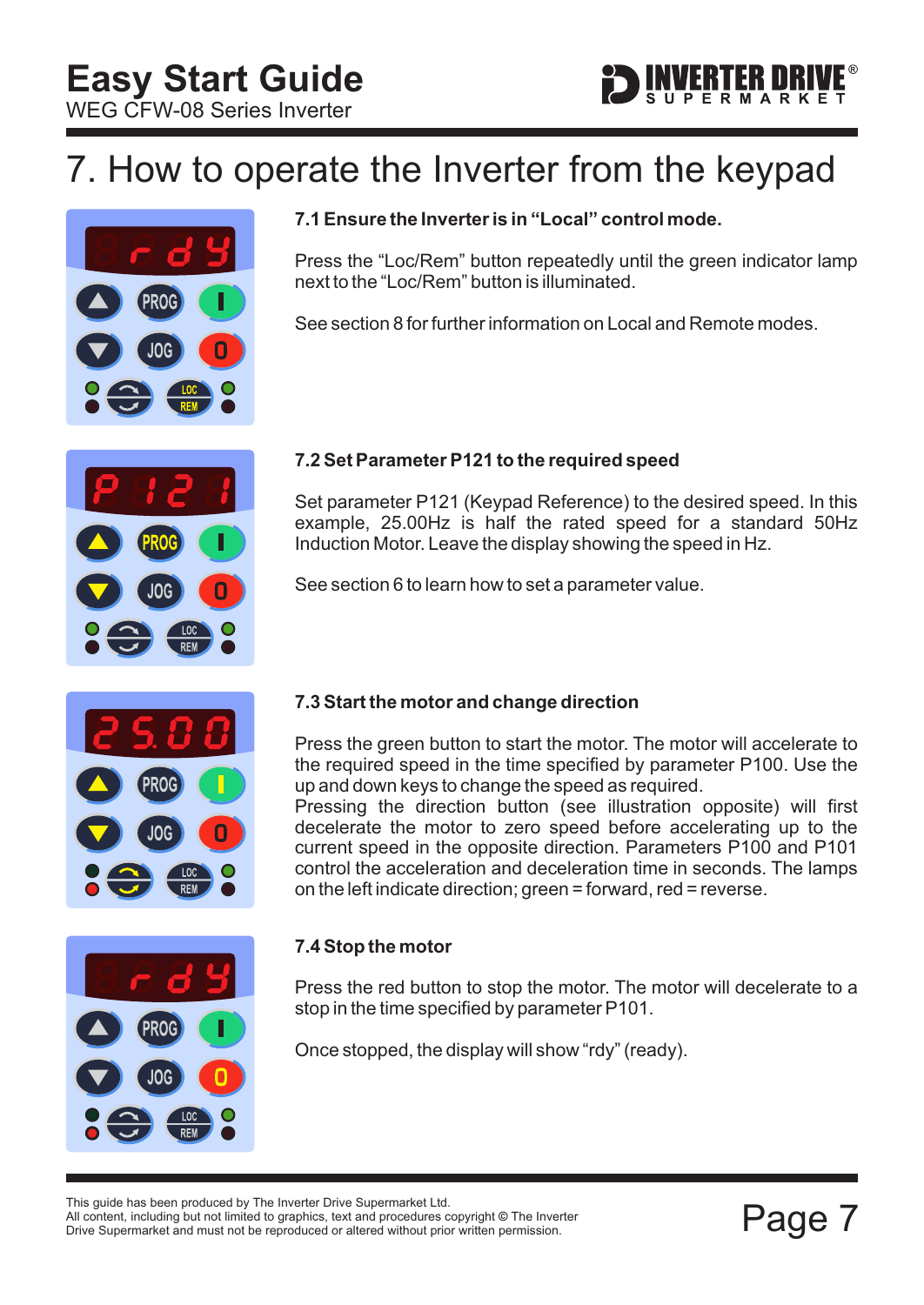

### <span id="page-8-0"></span>8. How to switch from Local (keypad) control to Remote (terminal) control and back



#### **8.1 Local (keypad) control**

When the green indicator lamp next to the "Loc/Rem" button is illuminated, the Inverter is in "Local" mode.

When in "Local" mode, the motor can be controlled using the integrated keypad. The defaults are:-

Start/Stop, Speed Up/Down, Forward/Reverse rotation, Jog



#### **8.2 Remote (terminal) control**

When the red indicator lamp next to the "Loc/Rem" button is illuminated, the Inverter is in "Remote" mode.

When in "Remote" mode, the motor can be controlled using the terminal block.



#### **8.3 Toggle between Local and Remote control**

Press the "Loc/Rem" button again to toggle from Local to Remote or from Remote to Local.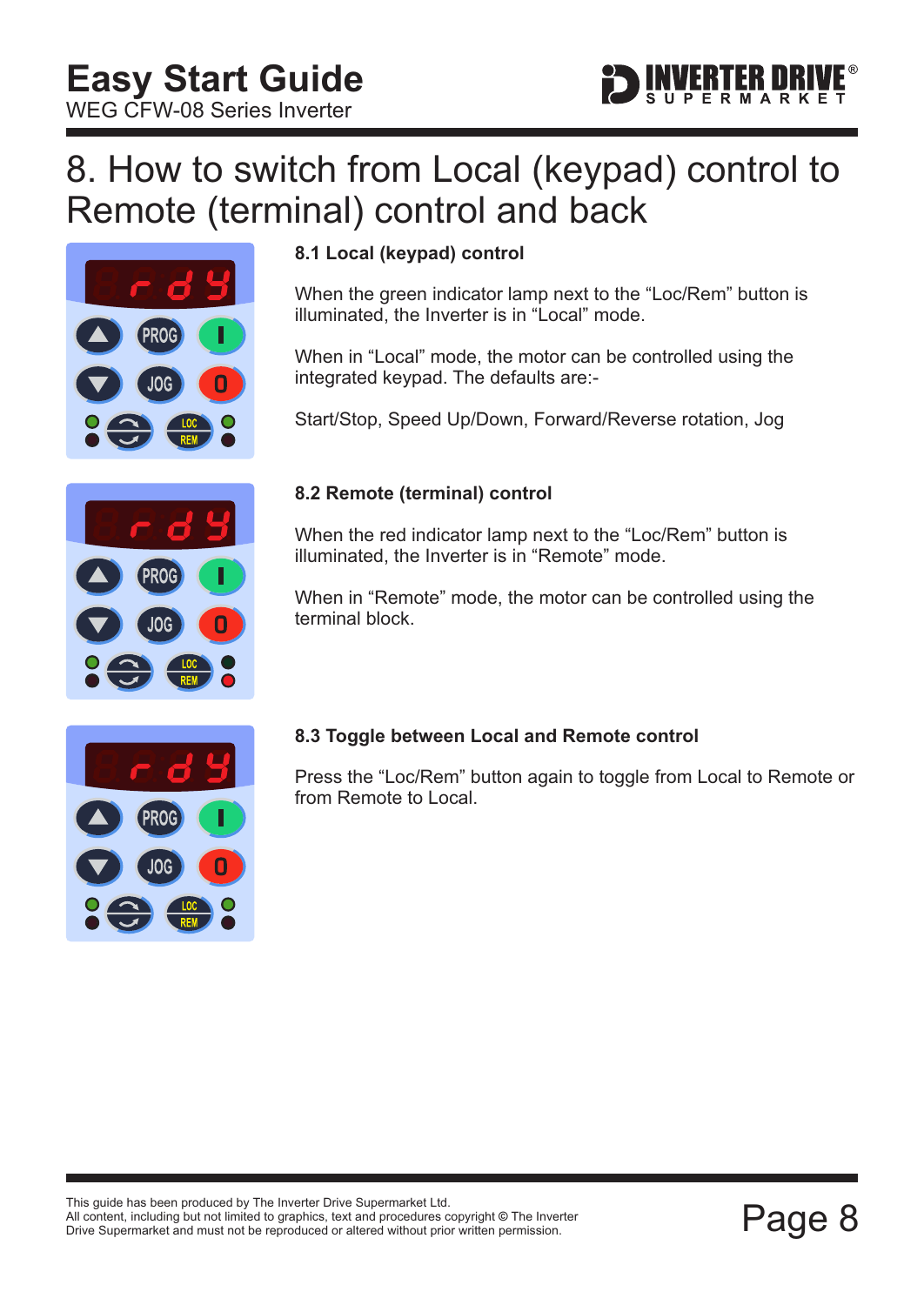

### <span id="page-9-0"></span>9. How to enable Sensorless Vector Mode

The standard operating mode of the CFW-08 Inverter is VxF. This is the simplest form of operation and controls Volts and Frequency to vary the speed of a standard Induction Motor.

The CFW-08 can also operate in Sensorless Vector mode. This can improve motor performance without requiring a separate feedback device.

In order to improve performance, Sensorless Vector builds a "model" of the motor it is controlling. This is achieved by a "tuning" run during which the Inverter operates for approx. 2 minutes to gather the necessary motor data.

**Note: Sensorless Vector is not suitable where the motor rating is significantly lower than the Inverter rating or where more than one motor is being controlled. Invoking a "tuning" run in these cases will not be successful and return an E14 error.**

#### **9.1 Parameters to check and values to set**

|                  | <b>Parameter   Description</b> | How to set                                                                        |
|------------------|--------------------------------|-----------------------------------------------------------------------------------|
| P000             | <b>Parameter Access</b>        | Set to 5 to allow parameters to be changed                                        |
| P <sub>202</sub> | Control Mode                   | Default is 0 (linear). Set to 2 to enable Sensorless Vector Control.              |
| P408             | Run Self-Tuning                | Default is 0. Ensure motor is off-load before changing to 1 to begin self-tuning. |



The display will flash "auto" whilst the CFW-08 performs it's tuning run.

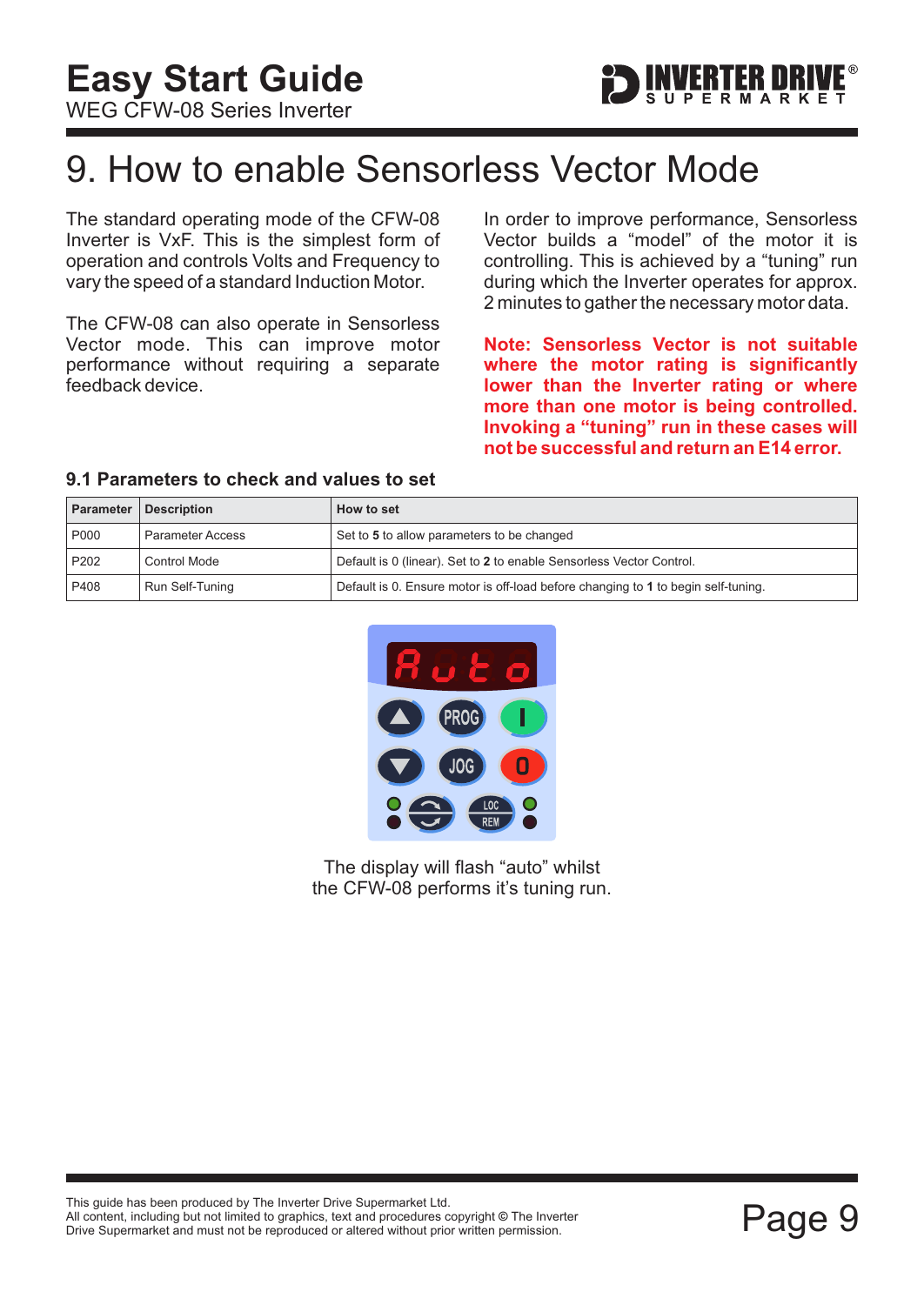<span id="page-10-0"></span>**Easy Start Guide**

WEG CFW-08 Series Inverter

### 10. How to connect and configure a Potentiometer for remote speed control

If the up/down buttons on the keypad are unsuitable for the application, a remote Potentiometer can be used instead.

This provides the benefit of allowing motor speed to be controlled from a more convenient location such as a cabinet door (if the CFW-08 is cabinet-mounted) or on the machine itself.

A Potentiometer of 10kOhm rating should be used. The number of turns depends on the application but both single turn and ten turn Potentiometers are available from The Inverter Drive Supermarket at InverterDrive.com. **Ensure the Inverter is in "Remote" mode**

**before continuing.**

#### **10.1 Parameters to change for remote Potentiometer speed control**

| <b>Parameter</b> | <b>Description</b>                | How to set                                                                                  |
|------------------|-----------------------------------|---------------------------------------------------------------------------------------------|
| P000             | <b>Parameter Access</b>           | Set to 5 to allow parameters to be changed                                                  |
| P <sub>221</sub> | <b>Frequency Local Reference</b>  | Set to 0 to use the keypad up/down keys or 1 to enable the Potentiometer in Local mode      |
| P222             | <b>Frequency Remote Reference</b> | Set to 1 to enable the Potentiometer via Al1 in Remote mode                                 |
| P <sub>133</sub> | Minimum Frequency                 | Set to 5 for Potentiometer lowest speed of 5Hz (or set as required)                         |
| P <sub>134</sub> | Maxmum Frequency                  | Set to 50 for Potentiometer highest speed of 50Hz (or set as required)                      |
| P <sub>233</sub> | Analog Input Dead Zone            | Set to 0 to set 0V to min speed and 10V to max speed so full Potentiometer rotation is used |
| P <sub>235</sub> | Analog Input AI1 Function         | Set to 0 to enable 0-10V (check S1:3 DIP switch behind keypad is off)                       |



#### **10.2 Connecting the Potentiometer**

A wiring diagram is shown in the illustration opposite. The most important connection at the Potentiometer end is the centre terminal or "wiper".

The wiper will output a variable voltage between 0 and 10 volts and should be connected to terminal 6 at the Inverter end. It is this voltage which provides the speed signal with 0V being slowest and 10V fastest.

Set the Potentiometer at its "half-way" position before running the motor for the first time. If the rotation of the Potentiometer is the opposite to that required (ie. turn anti-clockwise to increase speed instead of clockwise) reverse connections +10V and COM.

Use shielded SY cable between Potentiometer and Inverter and ensure that the cable screen is connected to the Inverter earth terminal.

This guide has been produced by The Inverter Drive Supermarket Ltd.<br>All content, including but not limited to graphics, text and procedures copyright © The Inverter<br>Drive Supermarket and must not be reproduced or altered w All content, including but not limited to graphics, text and procedures copyright © The Inverter Drive Supermarket and must not be reproduced or altered without prior written permission.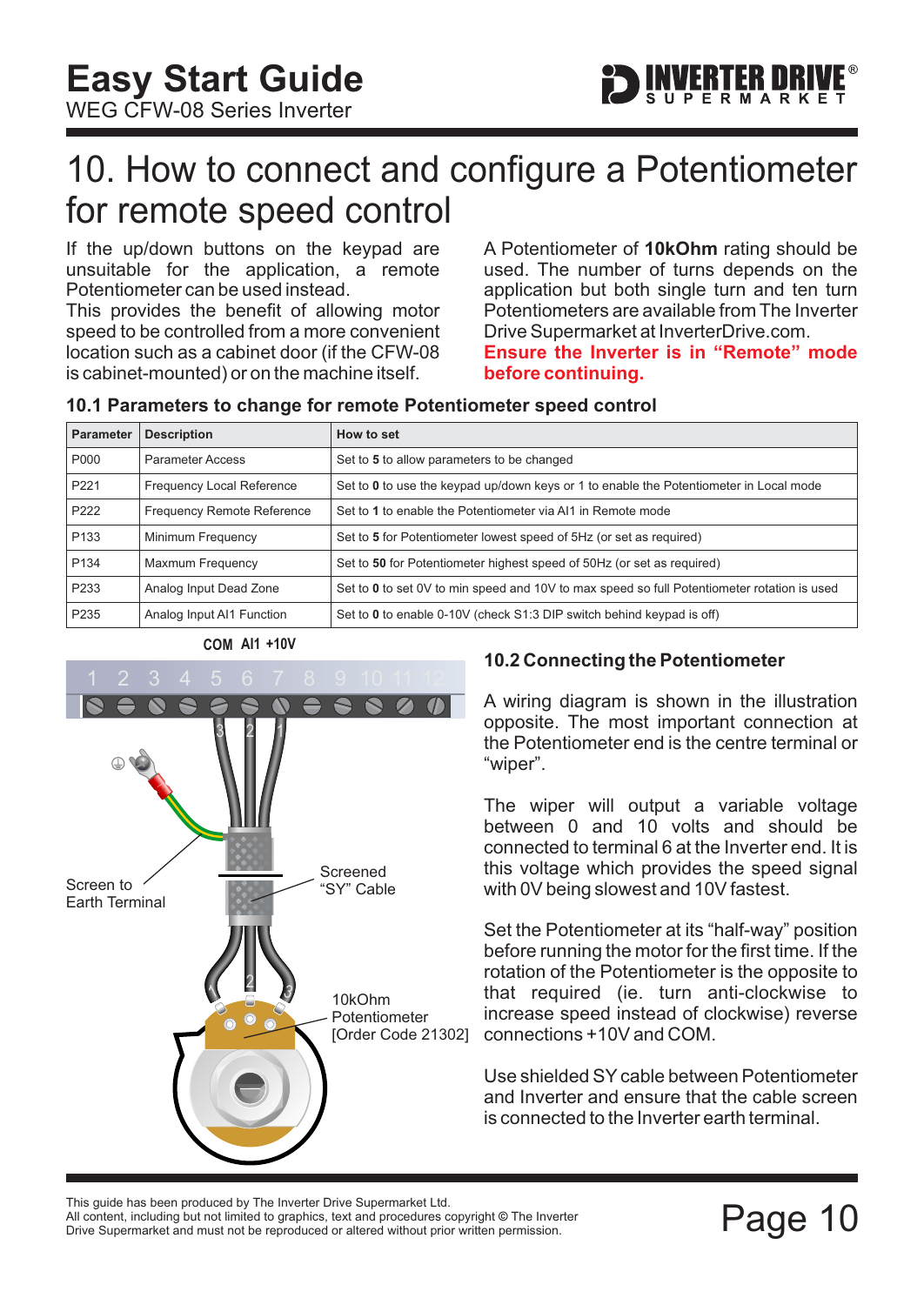

### <span id="page-11-0"></span>11. How to connect and configure a Run Forward or Run Reverse switch

The parameters described in [Section 5](#page-5-0) enable Run/Stop operation via the red and green buttons on the Inverter.

If this is unsuitable for the application, a remote switch can be used instead.

This section explains how to enable 2-wire control with Run Forward / Stop / Run Reverse commands via a single selector switch.

#### **Ensure the Inverter is in "Remote" mode before continuing.**

#### **11.1 Parameters to change for remote Run/Stop**

| <b>Parameter</b> | <b>Description</b>              | How to set                                                                                        |
|------------------|---------------------------------|---------------------------------------------------------------------------------------------------|
| P000             | <b>Parameter Access</b>         | Set to 5 to allow parameters to be changed                                                        |
| P <sub>230</sub> | <b>Remote Command Selection</b> | Set to 1 to use the Inverter terminals (as opposed to keypad)                                     |
| P <sub>263</sub> | Digital input 1 (T1) function   | Set to 8 for Forward Run on T1 (ignore E24 error, will clear when P264, P265, P266 are set)       |
| P <sub>264</sub> | Digital input 2 (T2) function   | Set to 8 for Reverse Run on T2                                                                    |
| P <sub>265</sub> | Digital input 3 (T3) function   | Set to 10 for reset on T3 (or set to 1, 3, 6, 11, 12, 13 or 15 as required but no other values)   |
| P <sub>266</sub> | Digital input 4 (T4) function   | Set to 3 for run Jog on T4 (or set to 1, 6, 11, 12, 13, 14 or 15 as required but no other values) |



**11.2 Connecting the Switch**

A wiring diagram is shown in the illustration opposite.

Terminal 5 (COM) is a common connection for terminals 1-4, 6 and 8 and has no other function.

A suitable 3 position NO (Normally Open) switch should be installed between terminals 1 (DI1), 2 (DI2) and 5 (COM). The centre position should remain open circuit.

When a connection is made between terminals 1 (DI1) and 5 (COM), the motor will run forward. When terminals 2 (DI2) and 5 (COM) are connected, the motor will run in reverse.

Care should be taken to ensure that terminals 1 (DI1) and 2 (DI2) cannot be connected to 5 (COM) at the same time or to each other.

If motor rotation is the opposite to that required, simply swap connections 1 and 2.

All content, including but not limited to graphics, text and procedures copyright © The Inverter

This guide has been produced by The Inverter Drive Supermarket Ltd.<br>All content, including but not limited to graphics, text and procedures copyright © The Inverter<br>Drive Supermarket and must not be reproduced or altered w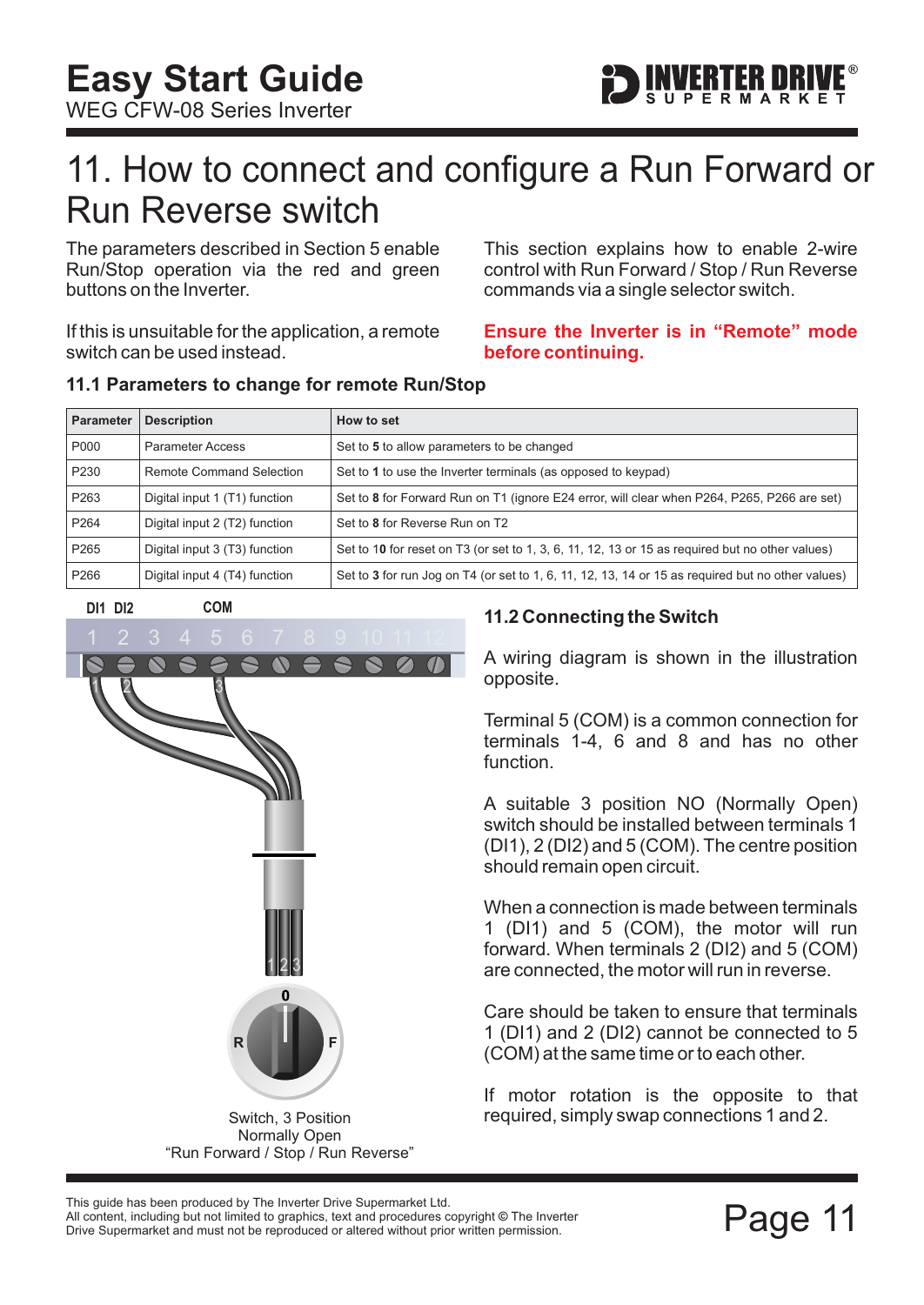### <span id="page-12-0"></span>12. How to connect and configure a Run/Stop switch with Forward/Reverse selection

The parameters described in [Section 5](#page-5-0) enable Run/Stop operation via the red and green buttons on the Inverter.

If this is unsuitable for the application, remote switches can be used instead.

This section explains how to enable 2-wire control with Run/Stop and Forward/Reverse commands via separate selector switches.

FRTFR M

#### **Ensure the Inverter is in "Remote" mode before continuing.**

#### **12.1 Parameters to change for remote Run/Stop**

| <b>Parameter</b> | <b>Description</b>            | How to set                                                                                      |
|------------------|-------------------------------|-------------------------------------------------------------------------------------------------|
| P000             | <b>Parameter Access</b>       | Set to 5 to allow parameters to be changed                                                      |
| P <sub>230</sub> | Remote Command Selection      | Set to 1 to use the Inverter terminals (as opposed to keypad)                                   |
| P <sub>263</sub> | Digital input 1 (T1) function | Set to 0 for "General Enable" on T1                                                             |
| P <sub>264</sub> | Digital input 2 (T2) function | Set to 0 for Forward/Reverse on T2                                                              |
| P <sub>265</sub> | Digital input 3 (T3) function | Set to 10 for reset on T3 (or set to 1, 3, 6, 11, 12, 13 or 15 as required but no other values) |
| P <sub>266</sub> | Digital input 4 (T4) function | Set to 8 for Start/Stop on T4                                                                   |

#### **DI1 DI2 COM DI4**



#### **12.2 Connecting the Switch**

A wiring diagram is shown in the illustration opposite.

Terminal 5 (COM) is a common connection for terminals 1-4, 6 and 8 and has no other function.

Two suitable 2 position NO (Normally Open) switches should be installed: One between terminals 4 and 5 (Run/Stop) and the other between terminals 2 and 5 (Forward/Reverse).

A "General Enable" link is required between terminals 1 and 5. If this link is removed whilst the motor is running, the motor will coast to a stop (rather than controlled deceleration).

Note that the Forward/Reverse switch only selects the direction of rotation - it will not start or stop the motor.

If the application only requires the motor to turn in one direction, the Forward/Reverse switch can be omitted.

This guide has been produced by The Inverter Drive Supermarket Ltd.<br>All content, including but not limited to graphics, text and procedures copyright © The Inverter<br>Drive Supermarket and must not be reproduced or altered w All content, including but not limited to graphics, text and procedures copyright © The Inverter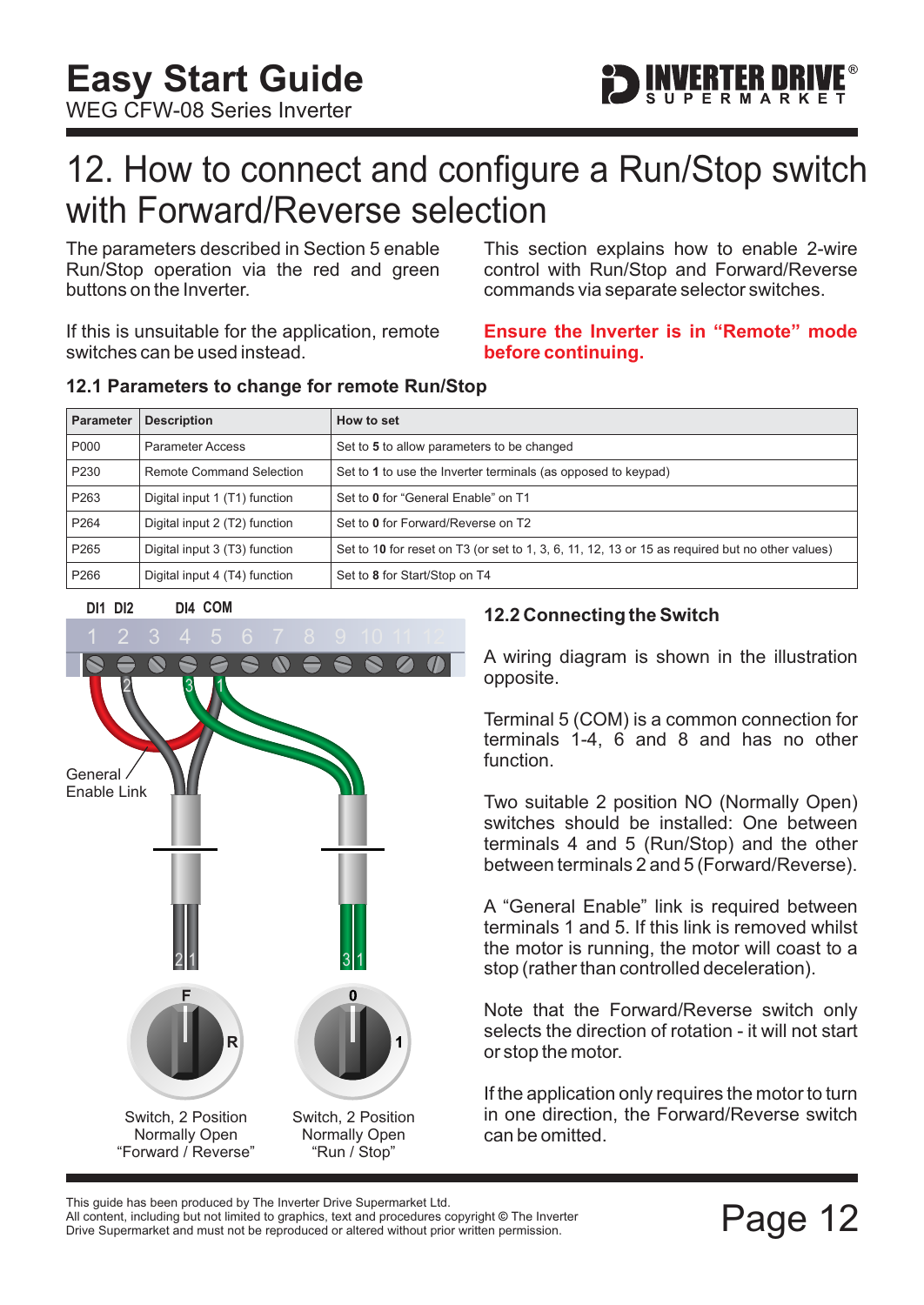

### <span id="page-13-0"></span>13. How to configure "3-Wire" control with Run/Stop pushbuttons and Forward/Reverse selection

The parameters described in [Section 5](#page-5-0) enable Run/Stop operation via the red and green buttons on the Inverter.

If this is unsuitable for the application, remote switches can be used instead.

This section explains how to enable 3-wire control with Run and Stop via pushbuttons and Forward/Reverse via a selector switch.

#### **Ensure the Inverter is in "Remote" mode before continuing.**

| <b>Parameter</b> | <b>Description</b>              | How to set                                                                                      |
|------------------|---------------------------------|-------------------------------------------------------------------------------------------------|
| P000             | <b>Parameter Access</b>         | Set to 5 to allow parameters to be changed                                                      |
| P <sub>230</sub> | <b>Remote Command Selection</b> | Set to 1 to use the Inverter terminals (as opposed to keypad)                                   |
| P263             | Digital input 1 (T1) function   | Set to 14 for 3-wire control "Start" on T1 (ignore E24 error, will clear when P264 is set)      |
| P <sub>264</sub> | Digital input 2 (T2) function   | Set to 14 for 3-wire control "Stop" on T2                                                       |
| P <sub>265</sub> | Digital input 3 (T3) function   | Set to 10 for reset on T3 (or set to 1, 3, 6, 11, 12, 13 or 15 as required but no other values) |
| P <sub>266</sub> | Digital input 4 (T4) function   | Set to 0 for forward/reverse selection on T4                                                    |

#### **13.1 Parameters to change for remote 3-wire control**



#### **13.2 Connecting the Switches**

A wiring diagram is shown in the illustration opposite. Terminal 5 (COM) is a common connection for terminals 1-4, 6 and 8 and has no other function.

For "Run" and "Stop", two suitable pushbuttons should be installed. The "Run" pushbutton should include a Normally Open contact between terminals 5 (COM) and 1 (DI1) and the "Stop" a Normally Closed contact between terminals 5 (COM) and 2 (DI2).

For "Forward/Reverse" a suitable 2 position NO (Normally Open) switch should be installed between terminals 5 (COM) and 4 (DI4).

A momentary connection between 5 (COM) and 1 (DI1) will start the motor. It will continue to run until the connection between 5 (COM) and 2 (DI2) is broken.

*Note that the Forward/Reverse switch only selects the direction of rotation - it will not start or stop the motor. If the application only requires the motor to turn in one direction, the* "Forward / Reverse" Forward/Reverse switch can be omitted.

This guide has been produced by The Inverter Drive Supermarket Ltd.<br>All content, including but not limited to graphics, text and procedures copyright © The Inverter<br>Drive Supermarket and must not be reproduced or altered w All content, including but not limited to graphics, text and procedures copyright © The Inverter Drive Supermarket and must not be reproduced or altered without prior written permission.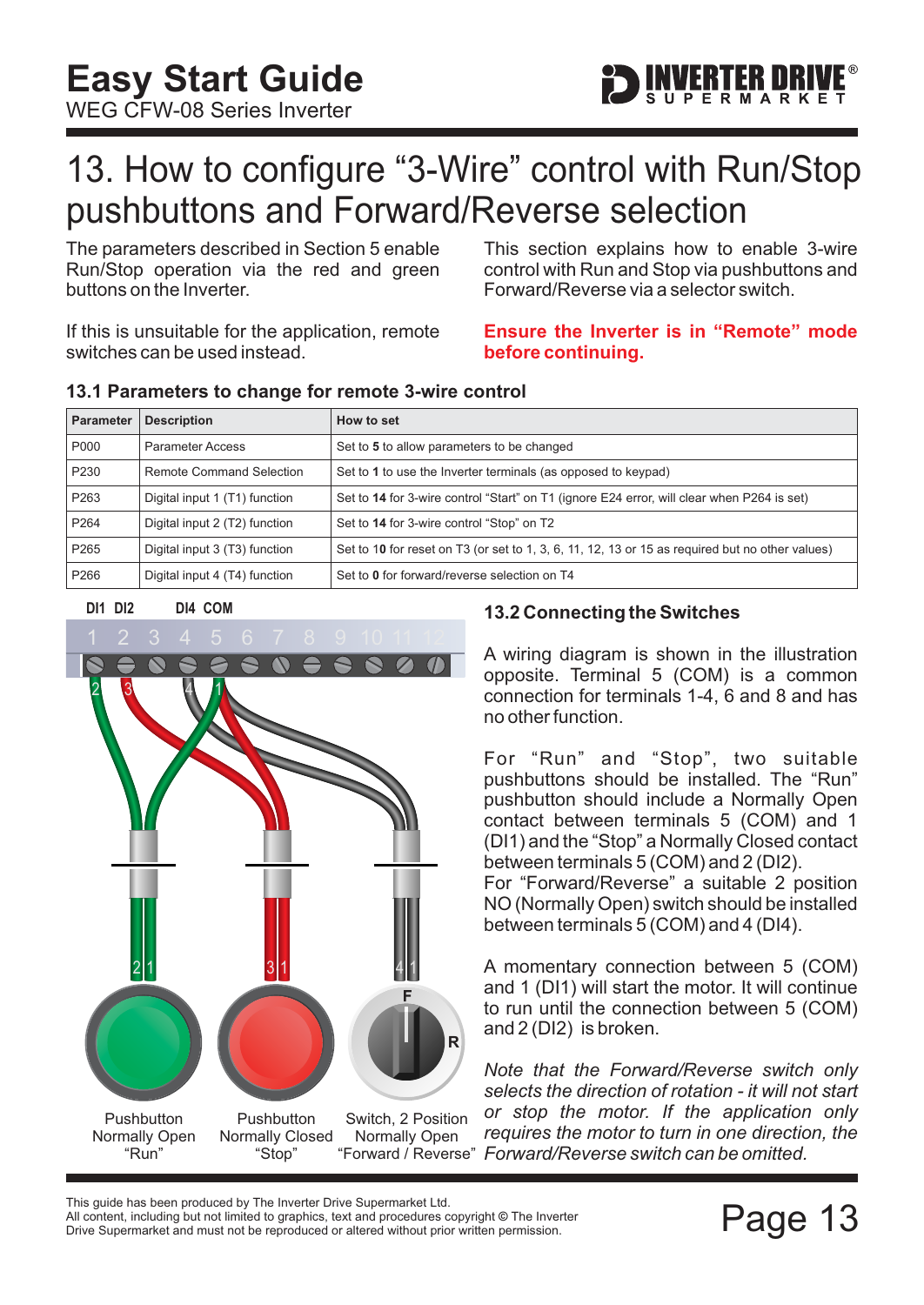

### <span id="page-14-0"></span>14. Brake Resistor Connection

**Before commencing, confirm that the Inverter and all cables are completely isolated from the power supply, have been isolated for at least 5 minutes and that the motor is not turning.**

High inertia loads can cause overvoltage trips during deceleration and lead to "E01" error messages. In many cases, the solution is to increase the deceleration time to compensate.

However, if the application requires it, dynamic braking can be used to maintain or reduce deceleration times by absorbing the energy generated by such loads.

A Brake Resistor is first installed to absorb braking energy and dissipate it as heat. The resistor must be correctly sized for both the Inverter and application.

A "brake chopper" within the Inverter detects excessive braking energy and redirects it to the resistor as required.

#### **14.1 Parameters to change for Dynamic Braking**

|                  | <b>Parameter   Description</b>   | How to set                                                               |
|------------------|----------------------------------|--------------------------------------------------------------------------|
| P000             | Parameter Access                 | Set to 5 to allow parameters to be changed                               |
| P <sub>151</sub> | DC Link Voltage Regulation Level | Set to 380 for 230V Inverter or 780V for 400V Inverter (default values). |



#### **14.2 Connecting the Resistor**

A wiring diagram is shown in the illustration opposite. Connect the brake resistor to the BR and +UD Terminals on the Inverter. The order of the connections is unimportant.

The braking resistor may get hot during operation. Ensure that it is mounted in a suitable position away from other items.

It is important that a resistor of the correct rating is used. Consult the manufacturer's manual or product listing on InverterDrive.com for further information.